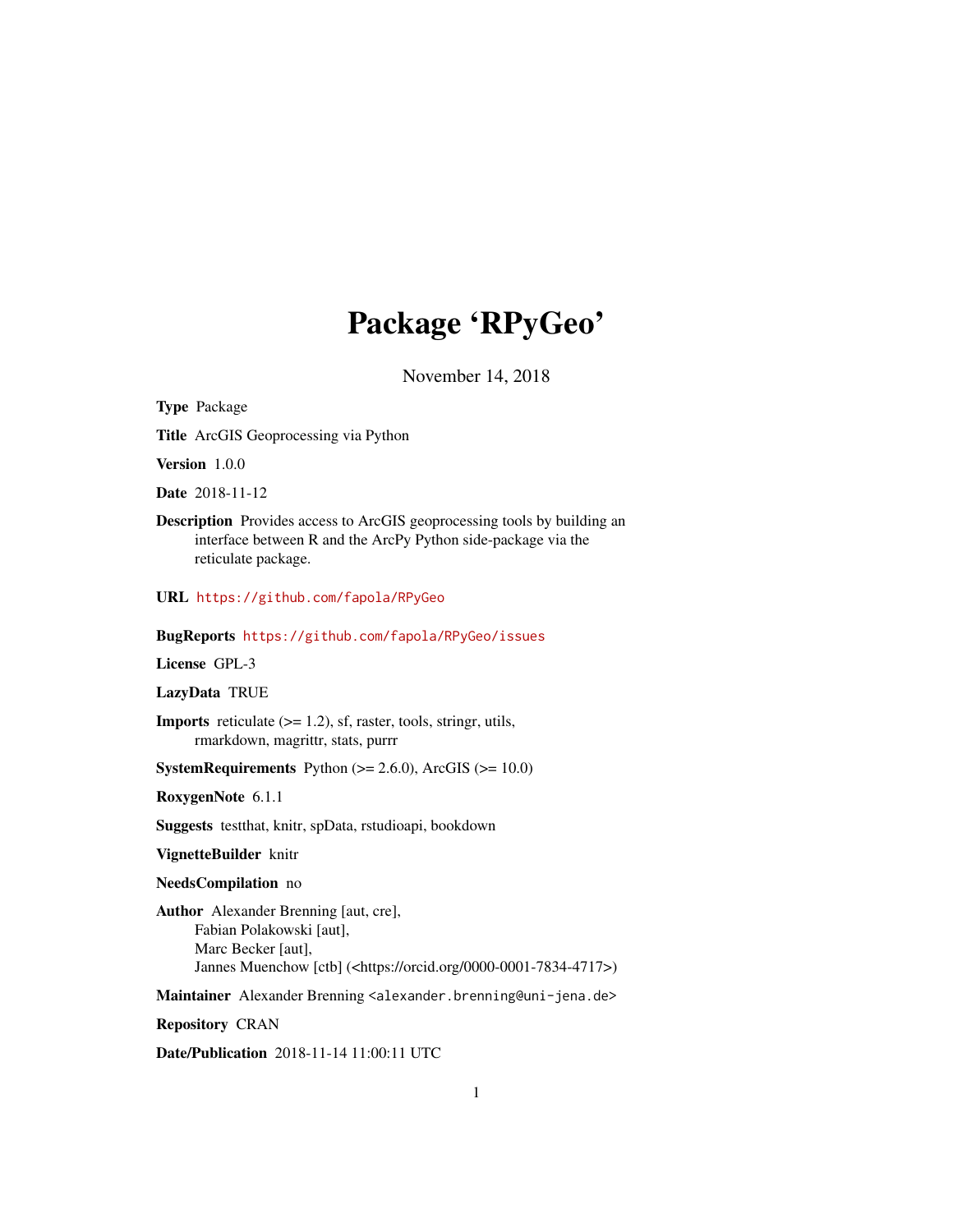### <span id="page-1-0"></span>R topics documented:

| Index | 14 |
|-------|----|
|       |    |

RPyGeo-package *RPyGeo: ArcGIS Geoprocessing in R via Python*

#### Description

Provide access to (virtually any) ArcGIS geoprocessing tool from within R by running Python geoprocessing without writing Python code or touching ArcGIS.

#### Details

The package utilizes the ArcPy Python site-package or the ArcGIS API in order to access ArcGIS functionality. The function [rpygeo\\_build\\_env](#page-2-1) can be applied to generate an ArcPy or arcgis object.

#### Author(s)

Maintainer: Alexander Brenning <alexander.brenning@uni-jena.de>

Authors:

- Fabian Polakowski <fabian.polakowski@gmail.com>
- Marc Becker <marc.becker@uni-jena.de>

Other contributors:

• Jannes Muenchow (0000-0001-7834-4717) [contributor]

#### See Also

Useful links:

- <https://github.com/fapola/RPyGeo>
- Report bugs at <https://github.com/fapola/RPyGeo/issues>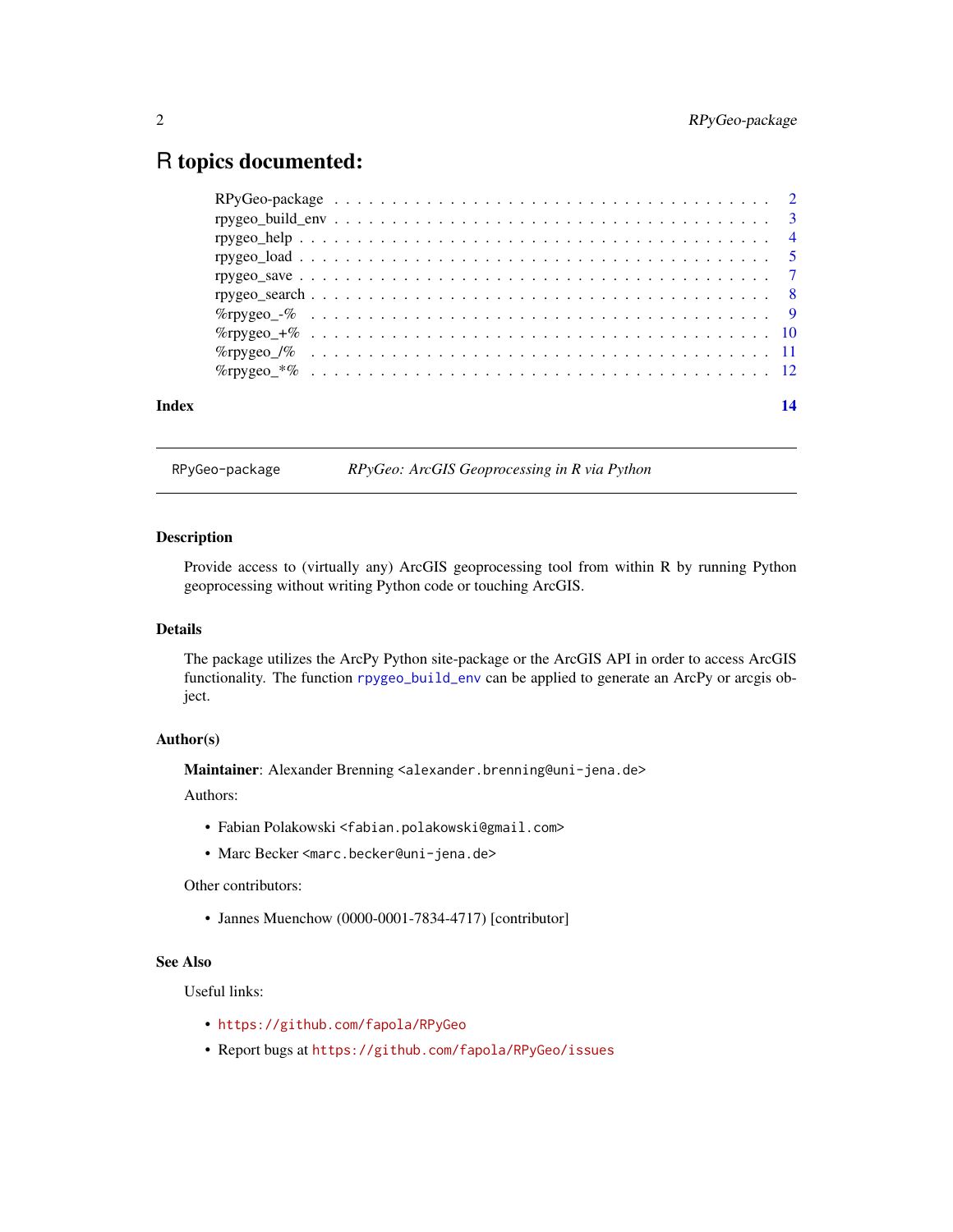#### <span id="page-2-0"></span>rpygeo\_build\_env 3

#### Examples

```
# load the ArcPy module related to ArcGIS Pro (and save it as a R
# object called "arcpy_m") in R and also set the overwrite parameter
# to FALSE and add some extensions. Note that we do not have to set the path
# because the Python version is located in the default location
# (C:/Program Files/ArcGIS/Pro/bin/Python/envs/arcgispro-py3/)in this example.
## Not run: arcpy <- rpygeo_build_env(overwrite = TRUE,
                                     extensions = c("3d", "Spatial", "na"),
                                     pro = TRUE)
## End(Not run)
# Suppose we want to calculate the slope of a Digtial Elevation Model.
# It is possible to get the description of any ArcPy function as a R list:
## Not run: py_function_docs("arcpy$Slope_3d")
# Now we can run our computation:
## Not run: arcpy$Slope_3d(arcpy$Slope_3d(in_raster = "dem.tif", out_raster = "slope.tif")
```
<span id="page-2-1"></span>rpygeo\_build\_env *Initialize ArcPy site-package in R*

#### Description

Initialises the Python ArcPy site-package in R via the reticulate package. Addtionally environment settings and extensions are configured.

#### Usage

```
rpygeo_build_env(path = NULL, overwrite = TRUE, extensions = NULL,
 x64 = FALSE, pro = FALSE, arcgisAPI = FALSE, workspace = NULL,
  scratch_workspace = NULL)
```
#### Arguments

| path       | Full path to folder containing Python version which is linked to the ArcPy<br>site-package. If left empty, the function looks for python.exe in the most<br>likely location $(C: /Python27/)$ . It is also possible to provide a path to the<br>ArcGIS API for Python here. In order to do so you need to provide the path to<br>the python anaconda library were the arcgis package is installed. Additionally<br>arcgisAPI must be set to true. |
|------------|---------------------------------------------------------------------------------------------------------------------------------------------------------------------------------------------------------------------------------------------------------------------------------------------------------------------------------------------------------------------------------------------------------------------------------------------------|
| overwrite  | If TRUE (default), existing ArcGIS datasets can be overwritten (does not work<br>while using ArcGIS API for Python).                                                                                                                                                                                                                                                                                                                              |
| extensions | Optional character vector listing ArcGIS extension that should be enabled (does<br>not work while using ArcGIS API for Python)                                                                                                                                                                                                                                                                                                                    |
| x64        | Logical (default: FALSE). Determines if path search should look for 64 bit Python<br>ArcPy version in default folder (C:/Python27)                                                                                                                                                                                                                                                                                                                |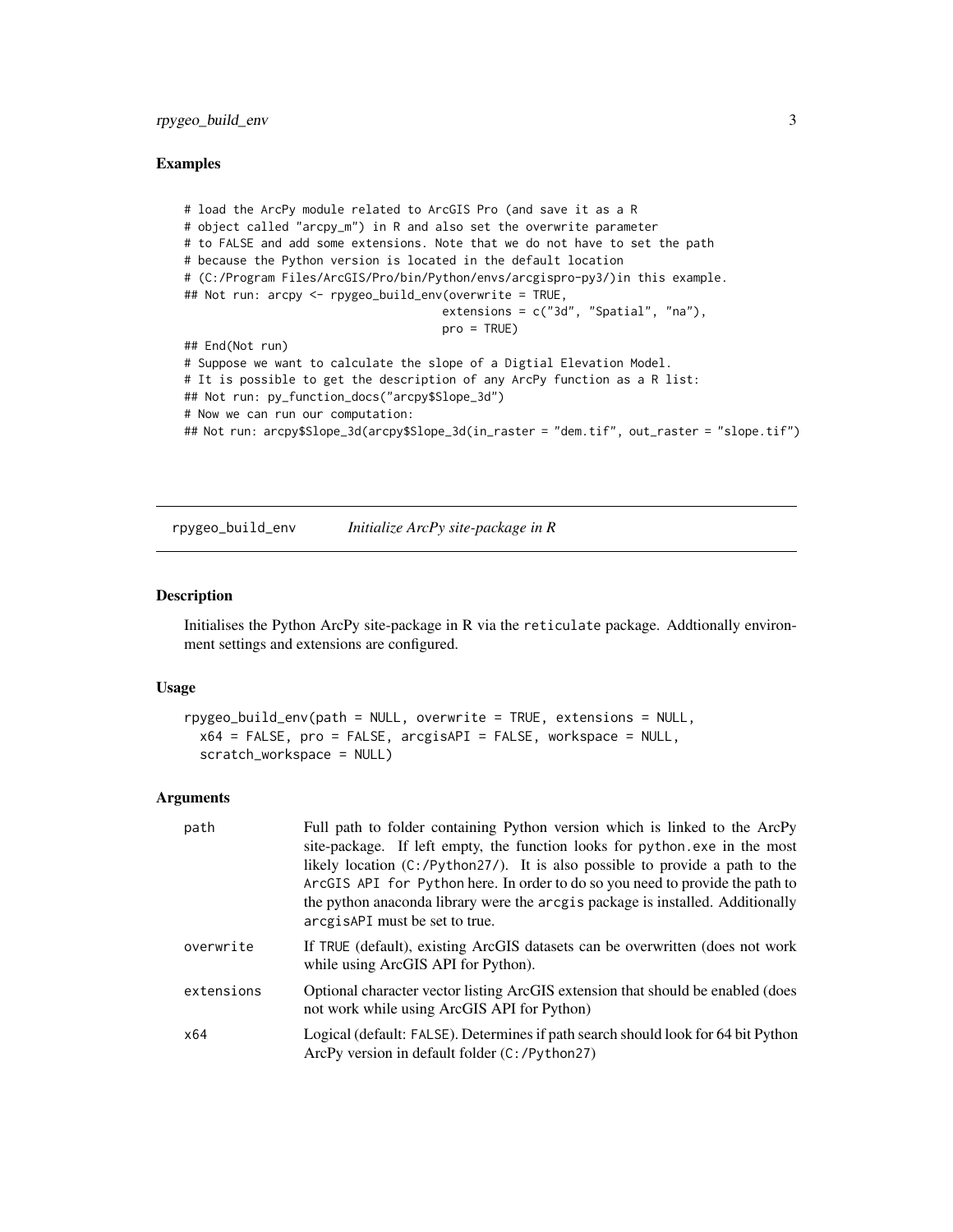<span id="page-3-0"></span>

| pro               | Logical (default: FALSE). If set to TRUE' rpygeo_build_env tries to find Python<br>version to use in the default ArcGIS Pro location (C:/Program Files/ArcGIS/Pro/bin/Python/envs/a                                                                                      |
|-------------------|--------------------------------------------------------------------------------------------------------------------------------------------------------------------------------------------------------------------------------------------------------------------------|
| arcgisAPI         | Logical (default: FALSE). Must be set to TRUE in order to use the ArcGIS API.<br>This is the only option to work with the RPyGeo Package under a linux operation<br>system.                                                                                              |
| workspace         | Path of ArcGIS workspace in which to perform the geoprocessing (does not<br>work while using ArcGIS API for Python).                                                                                                                                                     |
| scratch_workspace |                                                                                                                                                                                                                                                                          |
|                   | Path to ArcGIS scratch workspace in which to store temporary files (does not<br>work while using ArcGIS API for Python). If NULL a folder named scratch is cre-<br>ated inside the workspace folder or on the same directory level as the workspace<br>file geodatabase. |
|                   |                                                                                                                                                                                                                                                                          |

#### Value

Returns ArcPy or ArcGIS modules in R

#### Author(s)

Fabian Polakowski, Marc Becker

#### Examples

```
## Not run:
# Load ArcPy side-package of ArcGIS Pro with 3D and Spatial Analysis extension.
# Set environment setting 'overwrite' to TRUE.
# Note that no path parameter is necessary because Python is located in the
# default location.
arcpy <- rpygeo_build_env(overwrite = TRUE,
                          extensions = c("3d", "Spatial"),
                          pro = TRUE)
## End(Not run)
# Load the ArcPy module when your Python version is located in a different
# folder
```

| rpygeo_help | Get help file for ArcPy function |
|-------------|----------------------------------|
|             |                                  |

#### Description

This function opens the help file for ArcPy function in viewer panel or if not available in the browser.

#### Usage

rpygeo\_help(arcpy\_function)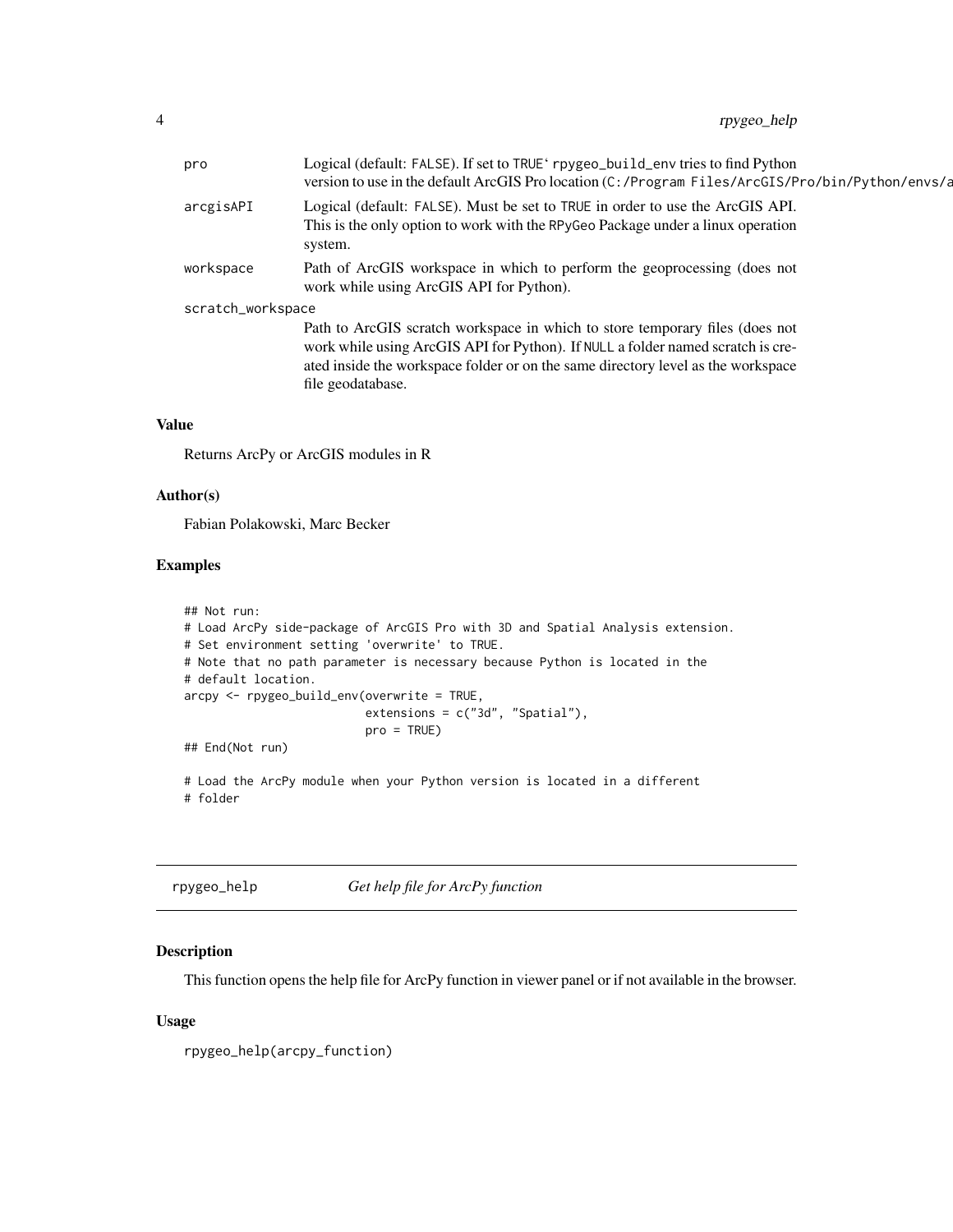#### <span id="page-4-0"></span>rpygeo\_load 5

#### Arguments

arcpy\_function ArcPy module with function or class

#### Author(s)

Marc Becker

#### Examples

```
## Not run:
# Load the ArcPy module and build environment
\text{arcpy} \leq \text{arcpy\_build\_env}(\text{overwrite} = \text{TRUE}, \text{workspace} = \text{tempdir}())# Open help file
rpygeo_help(arcpy$Slope_3d)
## End(Not run)
```
rpygeo\_load *Load output of ArcPy functions into R session*

#### Description

This function loads the output of an ArcPy function into the R session. Raster files are loaded as raster objects and vector files as sf objects.

#### Usage

```
rpygeo_load(data)
```
#### Arguments

data reticulate object or filename of the ArcPy function output

#### Details

Currently files and datasets stored in file geodatabases are supported.

Supported file formats:

- Tagged Image File Format (.tif)
- Erdas Imagine Images (.img)
- Esri Arc/Info Binary Grid (.adf)
- Esri ASCII Raster (.asc)
- Esri Shapefiles (.shp)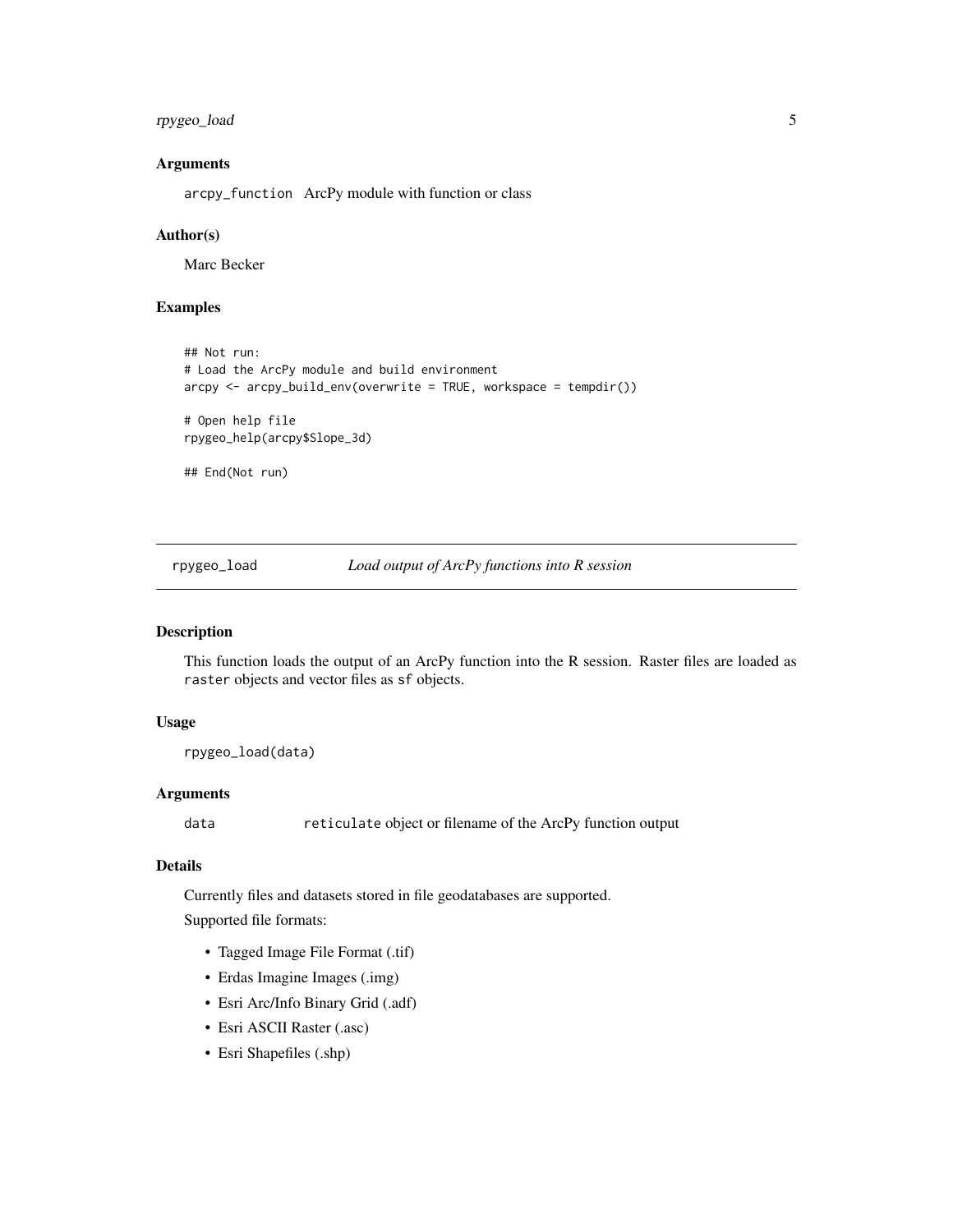Supported datasets:

- Feature Class
- Raster Dataset

Esri has not released an API for raster datasets in file geodatabases. rpygeo\_load converts a raster dataset to a temporary ASCII raster first and then loads it into the R session. Be aware that this can take a long time for large raster datasets.

This function can be used with the %>% operator from the dplyr package. The %>% operator forwards the reticulate object from the ArcPy function to rpygeo\_load (s. Example 1). If used without the %>% operator an reticulate object can be specified for the data parameter (s. Example 2). It is also possible to use the filename of the ArcPy function output (s. Example 3). For Arc/Info Binary Grids the data parameter is just the name of the directory, which contains the adf files.

#### Value

raster or sf object

#### Author(s)

Marc Becker

#### Examples

```
## Not run:
# Load packages
library(RPyGeo)
library(magrittr)
library(RQGIS)
library(spData)
# Get data
data(dem, package = "RQGIS")
data(nz, package = "spData")
# Write data to disk
writeRaster(dem, file.path(tempdir(), "dem.tif"), format = "GTiff")
st_write(nz, file.path(tempdir(), "nz.shp"))
# Load the ArcPy module and build environment
arcpy \leftarrow arcpy_buid_env(overwrite = TRUE, workspace = tem pair())# Create a slope raster and load it into the R session (Example 1)
slope <-
  arcpy$Slope_3d(in_raster = "dem.tif", out_raster = "slope.tif") %>%
  rpygeo_load()
# Create a aspect raster and load it into the R session (Example 2)
ras_aspect <- arcpy$sa$Aspect(in_raster = "dem.tif")
rpygeo_load(ras_aspect)
```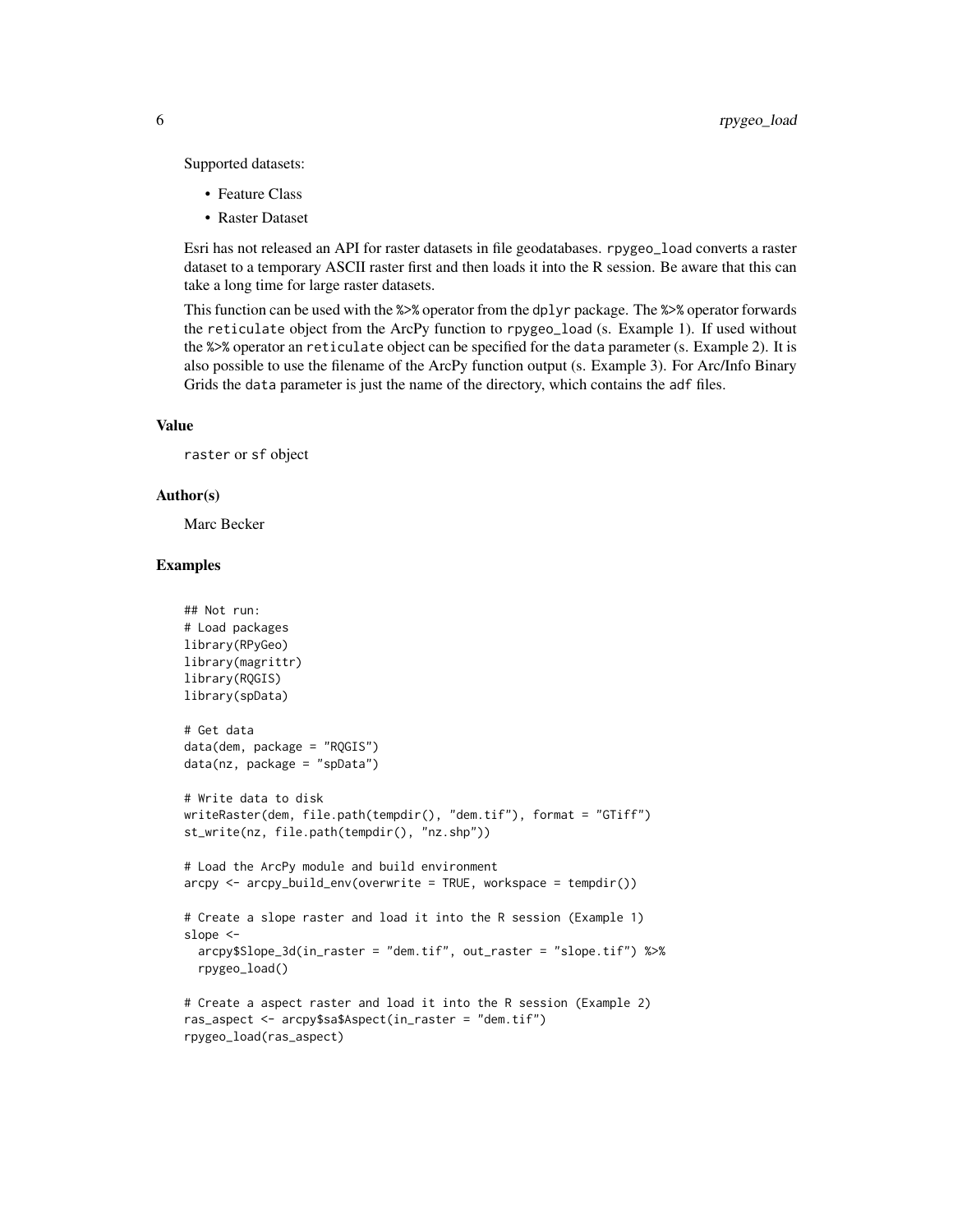#### <span id="page-6-0"></span>rpygeo\_save 7

# Convert elevation raster to polygon shapefile and load it into R session (Example 3) arcpy\$RasterToPolygon\_conversion("dem.tif", "elev.shp") rpygeo\_load("elev.shp")

## End(Not run)

rpygeo\_save *Save temporary raster to workspace*

#### Description

This function saves temporary a raster as permanent raster to the workspace.

#### Usage

rpygeo\_save(data, filename)

#### Arguments

| data     | reticulate object or full path of the ArcPy function output                       |
|----------|-----------------------------------------------------------------------------------|
| filename | Filename with extension or without extension if the workspace is file geodatabase |

#### Details

Some ArcPy functions have no parameter to specify an output raster. Instead they return a raster object and a temporary raster is saved to the scratch workspace. This functions writes the temporary raster as a permanent raster to the workspace.

How the file is written depends on the workspace and scratch workspace environment settings.

- Workspace and scratch workspace are directories: Raster is loaded with the raster package and is written to workspace directory. The file format is inferred from the file extension in the filename parameter.
- Workspace and scratch workspace are file geodatabases: Raster is copied to workspace file geodatabase. No file extension necessary for the filename parameter.
- Workspace is file geodatabase and scratch workspace is directory: Raster is copied to workspace file geodatabase. No file extension necessary for the filename parameter.
- Workspace is directory and scratch workspace is file geodatabase: Raster is exported to workspace directory. The filename parameter is ignored due to restrictions in arcpy.RasterToOtherFormat\_convers function. If the automatically generated filename already exists, a number is appended to the end of the filename.

#### Author(s)

Marc Becker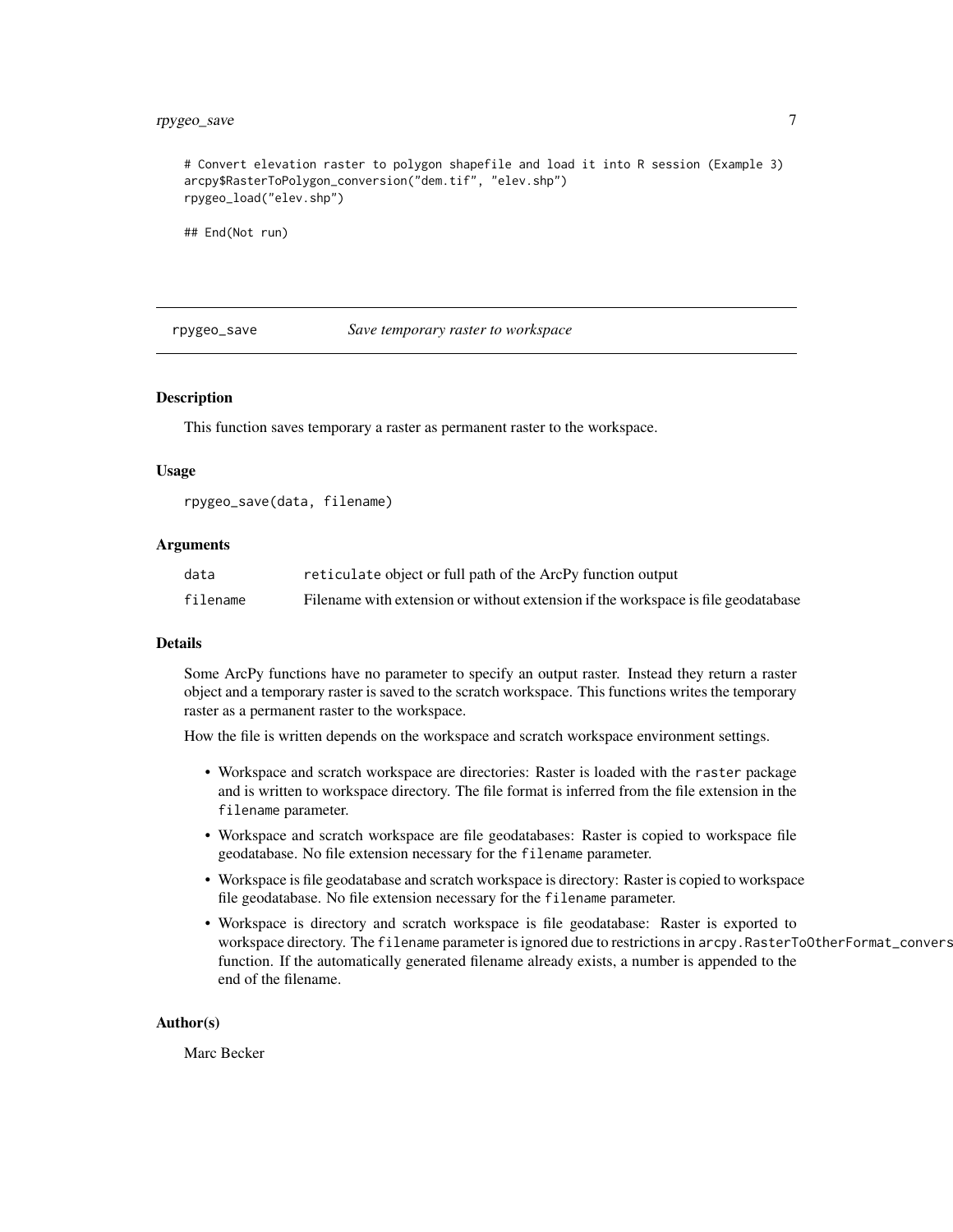#### Examples

```
## Not run:
# Load packages
library(RPyGeo)
library(RQGIS)
library(magrittr)
# Get data
data(dem, package = "RQGIS")
# Load the ArcPy module and build environment
arcpy \leftarrow arcpy_buid_env(overwrite = TRUE, workspace = tempair())# Write raster to workspace directory
writeRaster(dem, file.path(tempdir(), "dem.tif"), format = "GTiff")
# Calculate temporary aspect file and save to workspace
arcpy$sa$Aspect(in_raster = "dem.tif") %>%
  rpygeo_save("aspect.tif")
## End(Not run)
```
rpygeo\_search *Search for ArcPy functions and classes*

#### Description

Search for ArcPy functions and classes with a character string or regular expression.

#### Usage

rpygeo\_search(search\_term = NULL)

#### Arguments

search\_term Search term. Regular expressions are possible.

#### Details

The list members are referenced by the ArcPy module names. Each member contains a character vector of matching ArcPy functions and classes. Except for the main module, functions and classes have to be accessed by their module names (s. examples).

#### Value

Named list of character vectors of matching ArcPy functions and classes

<span id="page-7-0"></span>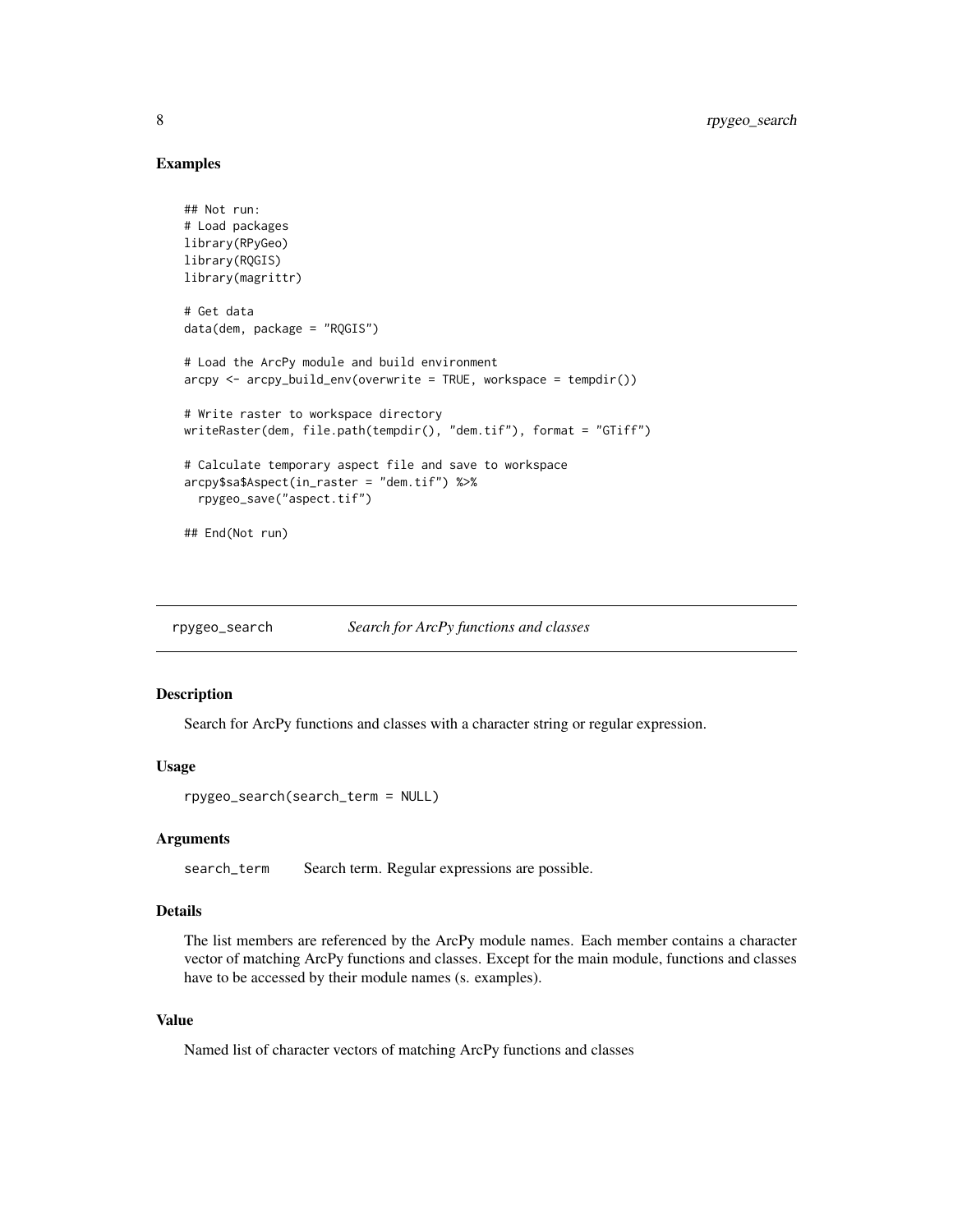<span id="page-8-0"></span>%rpygeo\_-% 9

#### Author(s)

Marc Becker

#### Examples

```
## Not run:
# Load packages
library(RPyGeo)
library(magrittr)
library(RQGIS)
# Get data
data(dem, package = "RQGIS")
# Write data to disk
writeRaster(dem, file.path(tempdir(), "dem.tif"), format = "GTiff")
# Load the ArcPy module and build environment
arcpy <- rpygeo_build_env(overwrite = TRUE,
                         workspace = tempdir(),
                         extensions = "Spatial")
# Search for ArcPy functions, which contain the term slope
rpygeo_search("slope")
#> $toolbox
#> [1] "Slope_3d" "SurfaceSlope_3d"
#>
#> $main
#> [1] "Slope_3d" "SurfaceSlope_3d"
#>
#> $sa
#> [1] "Slope"
#>
#> $ddd
#> [1] "Slope" "SurfaceSlope"
# Run function from sa module
arcpy$sa$Slope(in_raster="dem.tif")
# Run function from main module
arcpy$Slope_3d(in_raster="dem.tif")
## End(Not run)
```
%rpygeo\_-% *Subtraction operator*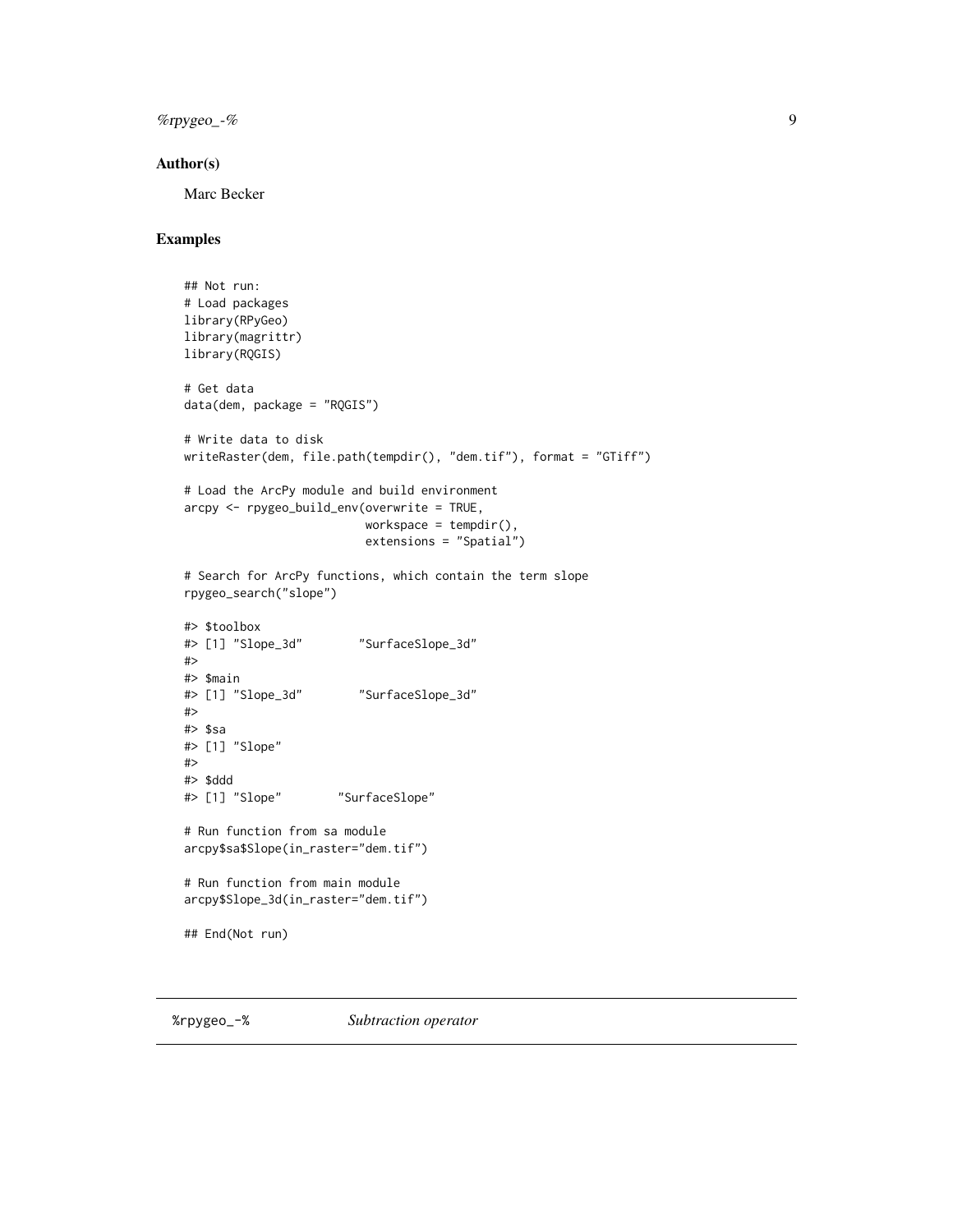#### <span id="page-9-0"></span>Description

Subtraction operator for map algebra. Spatial Analylist extension is requiered for map algebra.

#### Usage

```
raster_1 %rpygeo_-% raster_2
```
#### Arguments

| raster 1 | raster dataset or numeric |
|----------|---------------------------|
| raster 2 | raster dataset or numeric |

#### Value

reticulate object

#### Author(s)

Marc Becker

#### Examples

```
## Not run:
# Load the ArcPy module and build environment
arcpy <- arcpy_build_env(overwrite = TRUE, workspace = "C:/workspace")
# Write raster to workspace directory
writeRater(elev, "C:/workspace/elev.tif", extensions = "Spatial")
# Create raster object
ras <- arcpy$sa$Raster("elev.tif")
# Substract raster from itself
ras %rpygeo_+% ras %>%
  rpygeo_load()
## End(Not run)
```
%rpygeo\_+% *Addition operator*

#### Description

Addition operator for map algebra. Spatial Analylist extension is requiered for map algebra.

#### Usage

raster\_1 %rpygeo\_+% raster\_2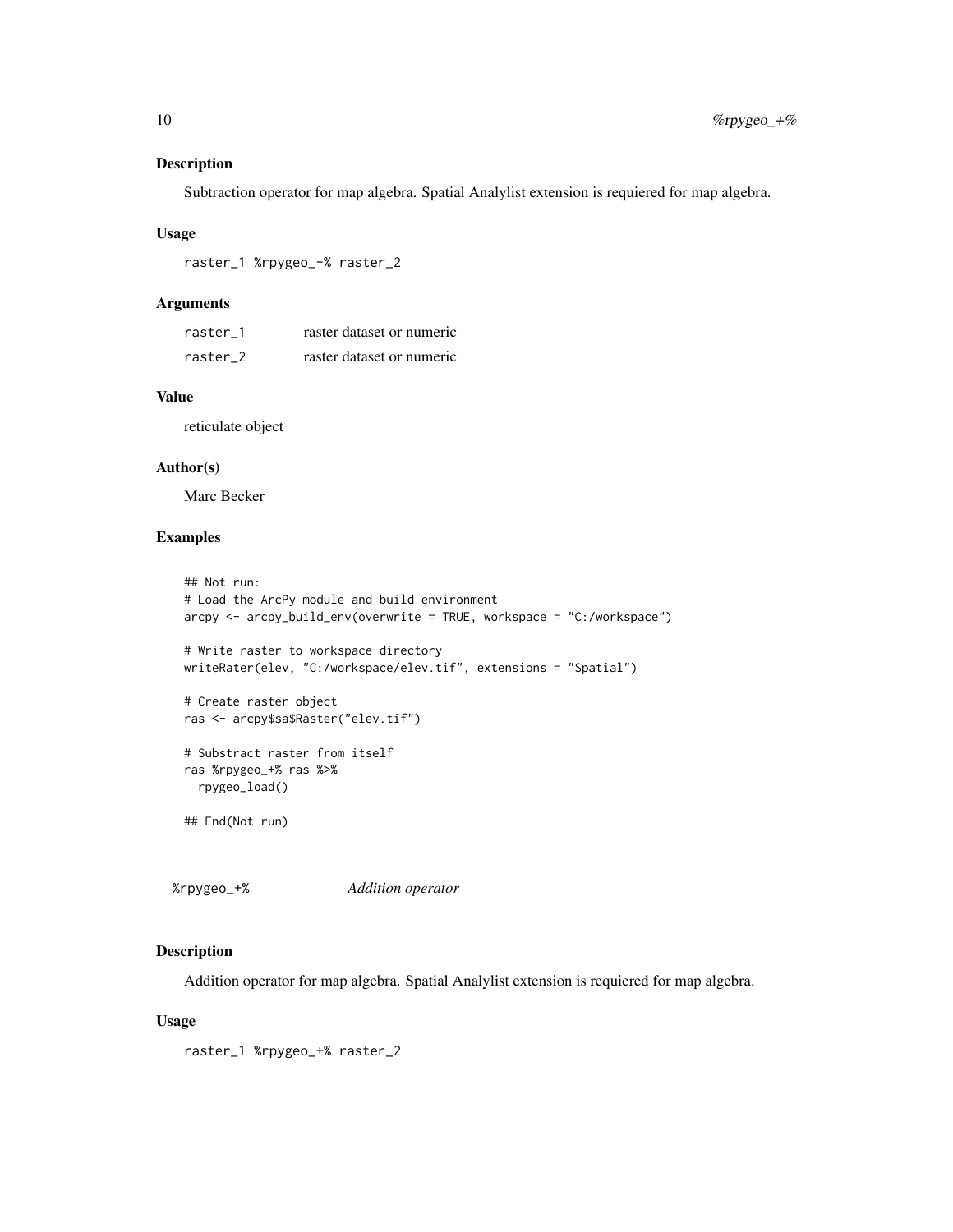#### <span id="page-10-0"></span>%rpygeo\_/% 11

#### Arguments

| raster 1 | raster dataset or numeric |
|----------|---------------------------|
| raster 2 | raster dataset or numeric |

#### Value

reticulate object

#### Author(s)

Marc Becker

#### Examples

```
## Not run:
# Load the ArcPy module and build environment
arcpy <- arcpy_build_env(overwrite = TRUE, workspace = "C:/workspace")
# Write raster to workspace directory
writeRater(elev, "C:/workspace/elev.tif", extensions = "Spatial")
# Create raster object
ras <- arcpy$sa$Raster("elev.tif")
# Add raster to itself
ras %rpygeo_+% ras %>%
  rpygeo_load()
## End(Not run)
```
%rpygeo\_/% *Division operator*

#### Description

Division operator for map algebra. Spatial Analylist extension is requiered for map algebra.

#### Usage

raster\_1 %rpygeo\_/% raster\_2

#### Arguments

| raster 1 | raster dataset or numeric |
|----------|---------------------------|
| raster 2 | raster dataset or numeric |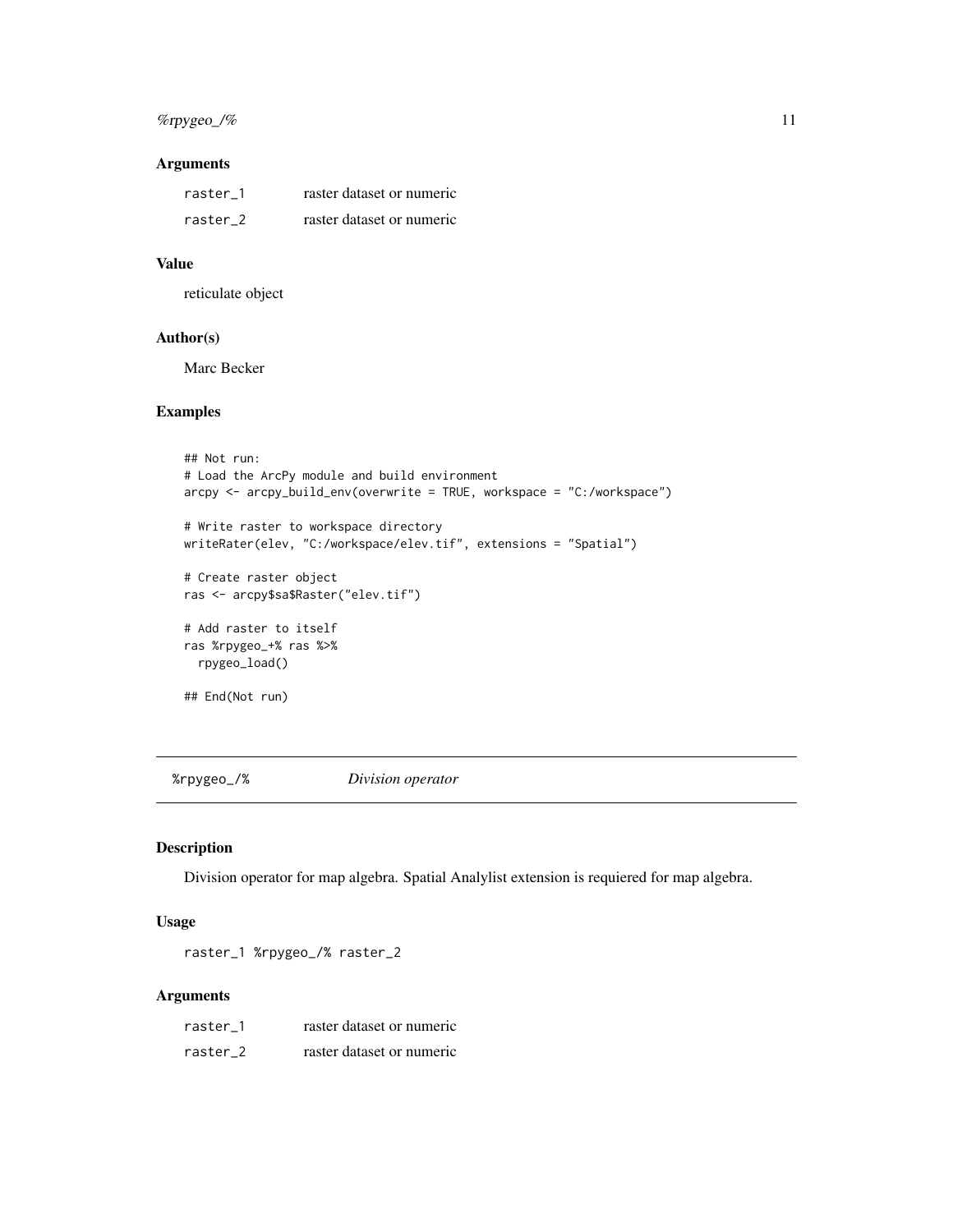#### <span id="page-11-0"></span>Value

reticulate object

#### Author(s)

Marc Becker

#### Examples

```
## Not run:
# Load the ArcPy module and build environment
arcpy <- arcpy_build_env(overwrite = TRUE, workspace = "C:/workspace")
# Write raster to workspace directory
writeRater(elev, "C:/workspace/elev.tif", extensions = "Spatial")
# Create raster object
ras <- arcpy$sa$Raster("elev.tif")
# Divide raster by itself
ras %rpygeo_+% ras %>%
  rpygeo_load()
## End(Not run)
```
%rpygeo\_\*% *Multiplication operator*

#### Description

Multiplication operator for map algebra. Spatial Analylist extension is requiered for map algebra.

#### Usage

raster\_1 %rpygeo\_\*% raster\_2

#### Arguments

| raster 1 | raster dataset or numeric |
|----------|---------------------------|
| raster 2 | raster dataset or numeric |

#### Value

reticulate object

#### Author(s)

Marc Becker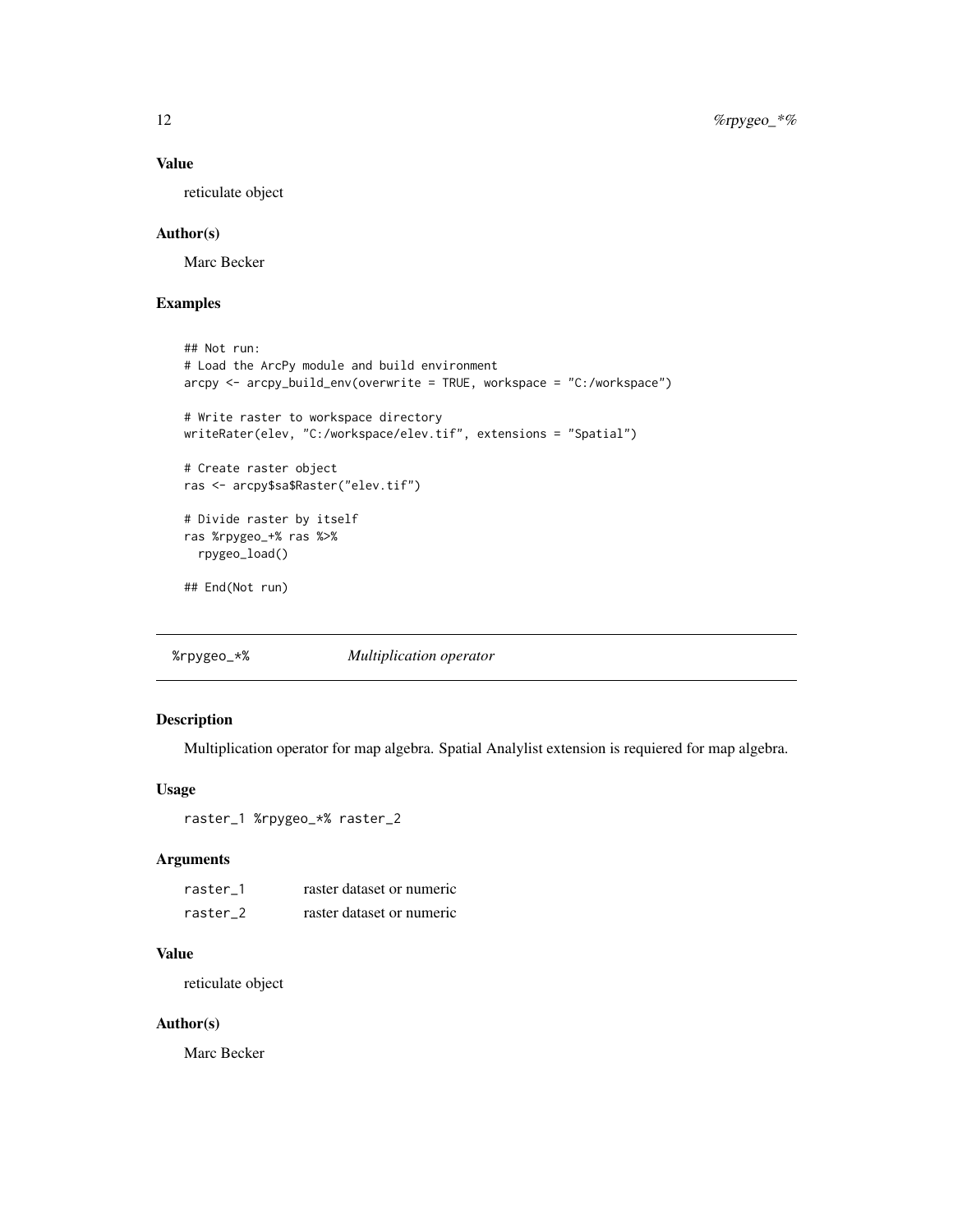#### $\%$ rpygeo\_\*% 13

#### Examples

```
## Not run:
# Load the ArcPy module and build environment
arcpy <- arcpy_build_env(overwrite = TRUE, workspace = "C:/workspace")
# Write raster to workspace directory
writeRater(elev, "C:/workspace/elev.tif", extensions = "Spatial")
# Create raster object
ras <- arcpy$sa$Raster("elev.tif")
# Multiply raster to itself
ras %rpygeo_+% ras %>%
 rpygeo_load()
## End(Not run)
```